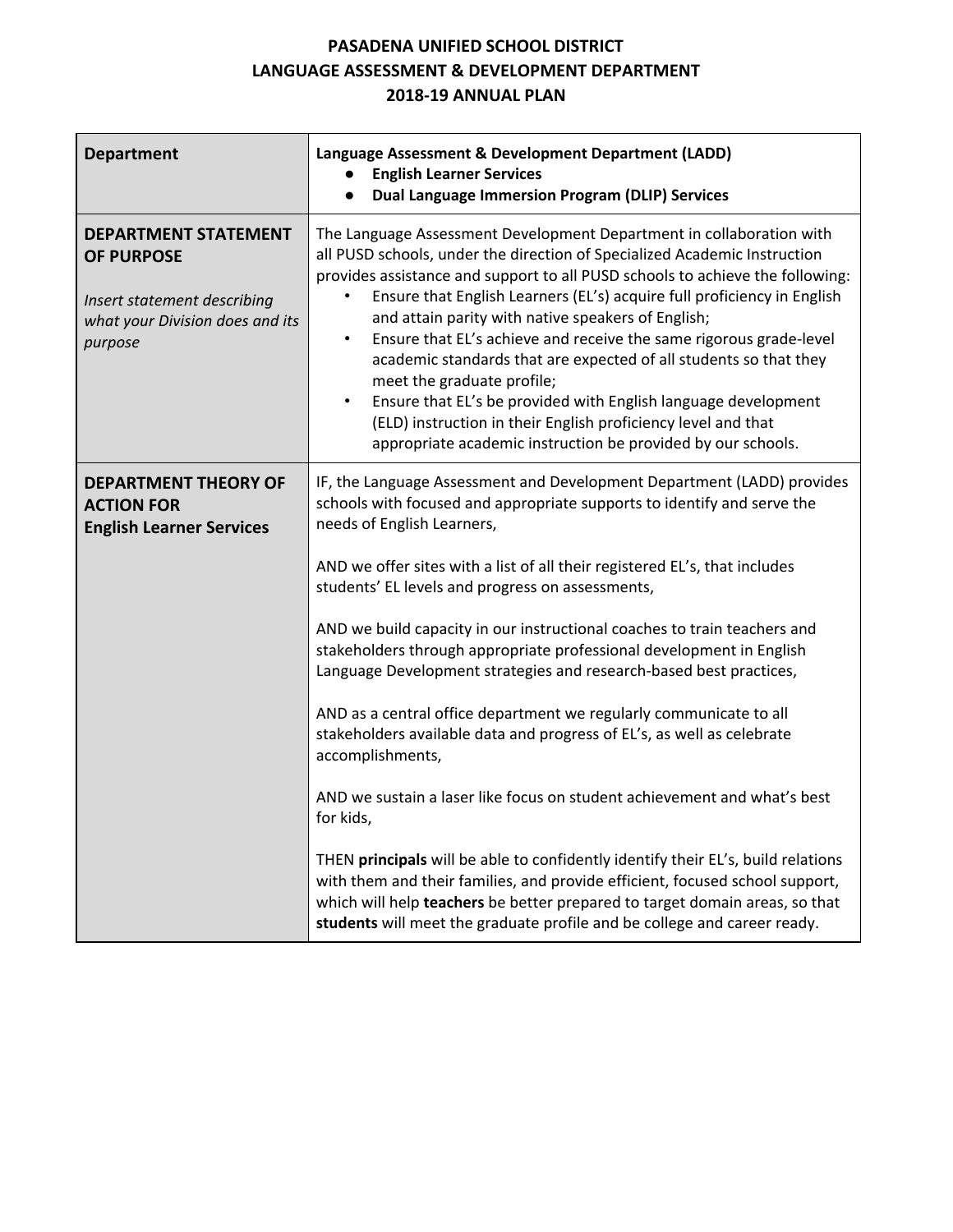| <b>THEORY OF ACTION for</b><br><b>Dual Language Immersion</b><br><b>Programs</b> | IF, we hire and retain highly qualified staff to provide specialized<br>teacher training and implementation support for English Language<br>Development                                                                                      |  |  |  |  |
|----------------------------------------------------------------------------------|----------------------------------------------------------------------------------------------------------------------------------------------------------------------------------------------------------------------------------------------|--|--|--|--|
|                                                                                  | AND we invest in development and documentation of curriculum and<br>professional development for implementation of English Language<br>Development standards-aligned instruction,                                                            |  |  |  |  |
|                                                                                  | AND we adequately resource dual language programs with specialized<br>materials and equipment,                                                                                                                                               |  |  |  |  |
|                                                                                  | AND we implement policies that enable all students to have equitable<br>access to English Learner programs,                                                                                                                                  |  |  |  |  |
|                                                                                  | AND we educate the community on the benefits of English Learner<br>programs on student achievement,                                                                                                                                          |  |  |  |  |
|                                                                                  | THEN principals will be able to provide high quality English Learner<br>programs wherein teachers increase the quality and quantity of ELD<br>instruction to increase and diversify student enrollment and increase<br>academic achievement. |  |  |  |  |
| <b>ORGANIZATIONAL CHART</b>                                                      | See attached                                                                                                                                                                                                                                 |  |  |  |  |
| <b>DEPARTMENT CONTACT</b>                                                        | Juan Ruelas (Director)                                                                                                                                                                                                                       |  |  |  |  |
| <b>TELEPHONE/E-MAIL</b>                                                          | (626) 396-3600 Ext. 88299                                                                                                                                                                                                                    |  |  |  |  |

| <b>LIST OF SERVICES</b> | The Language Assessment & Development Department (LADD)<br>coordinates all aspects of the English Learner (EL) and Dual Language<br>Immersion Program (DLIP) for the Pasadena Unified School District<br>(PUSD) including:<br>Development and implementation of curriculum and<br>$\bullet$<br>instructional practices aimed at providing quality learning for all<br>English Learners;<br>• Providing and coordinating professional staff development on<br>materials and strategies for instructing English Learners and<br>English Language Development;<br>Providing an annual Evaluation of all site English Learner<br>$\bullet$<br>Programs;<br>The coordination and implementation of the new ELPAC<br>$\bullet$<br>(English Language Proficiency Assessment for California<br>assessment as well as monitoring their progress in acquiring |
|-------------------------|-----------------------------------------------------------------------------------------------------------------------------------------------------------------------------------------------------------------------------------------------------------------------------------------------------------------------------------------------------------------------------------------------------------------------------------------------------------------------------------------------------------------------------------------------------------------------------------------------------------------------------------------------------------------------------------------------------------------------------------------------------------------------------------------------------------------------------------------------------|
|                         | English annually until they are reclassified;                                                                                                                                                                                                                                                                                                                                                                                                                                                                                                                                                                                                                                                                                                                                                                                                       |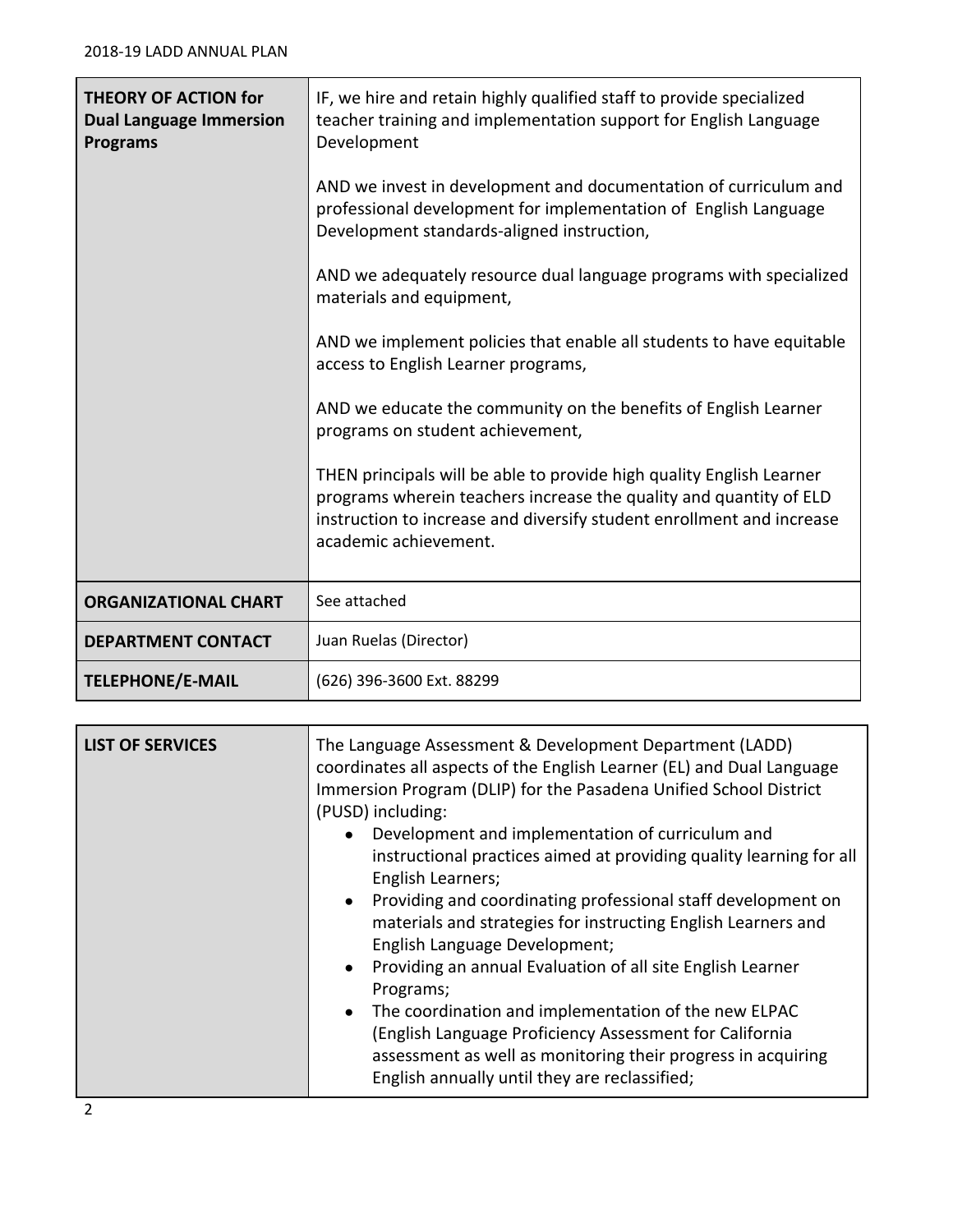| Coordinating services at the International Academy at Blair High<br>School.<br>Coordinating the Annual Census of English Learners (R-30) & EL<br>$\bullet$<br><b>Students by Language</b><br>The monitoring of English Learner Data as reported on the<br>$\bullet$<br>California Dashboard and state and federal English Learner<br>funds;<br>Supporting all site based ELAC's and the PUSD DELAC (District<br><b>English Learner Advisory Committee)</b><br>Works with Human Resources in coordinating CLAD training for<br>teachers without English Learner authorization;<br>Supervises and provides evaluations for Teacher(s) on Special<br>Assignment, Coaches, Program Assistant, Assessment<br>Technicians, and Community Liaison Specialists;<br>Prepares Board Reports for state and federal grants such as<br>$\bullet$<br>LCFF, CBET, ELAP (English Language Acquisition Plan) and Title<br>III ESEA and LEP;<br>Coordinating the district's Seal of Biliteracy;<br>$\bullet$<br>Conducts all project activities fulfilling legal compliance<br>$\bullet$<br>requirements of federal, state, county, and District policies and<br>procedures;<br>Maintains current knowledge of laws and Board policies related<br>to EL Education |
|-------------------------------------------------------------------------------------------------------------------------------------------------------------------------------------------------------------------------------------------------------------------------------------------------------------------------------------------------------------------------------------------------------------------------------------------------------------------------------------------------------------------------------------------------------------------------------------------------------------------------------------------------------------------------------------------------------------------------------------------------------------------------------------------------------------------------------------------------------------------------------------------------------------------------------------------------------------------------------------------------------------------------------------------------------------------------------------------------------------------------------------------------------------------------------------------------------------------------------------------------|
| Specific to DLIP:                                                                                                                                                                                                                                                                                                                                                                                                                                                                                                                                                                                                                                                                                                                                                                                                                                                                                                                                                                                                                                                                                                                                                                                                                               |
| • Assistance to principals in the creation and implementation of<br>programs for English Learners including Dual Language<br>Immersion Programs (DLIP).<br>Support for public relations and the recruitment of students at<br>DLIP schools.<br>Budget oversight for training, curriculum development, and<br>procurement of supplies for English Learner programs including<br>DLIP.<br>Data analysis of academic and desegregation information<br>$\bullet$<br>including grant evaluation in collaboration with the<br>grant-funded evaluator.<br>Coordination of DLIP Parent Advisory Committee (PAC)<br>meetings.                                                                                                                                                                                                                                                                                                                                                                                                                                                                                                                                                                                                                            |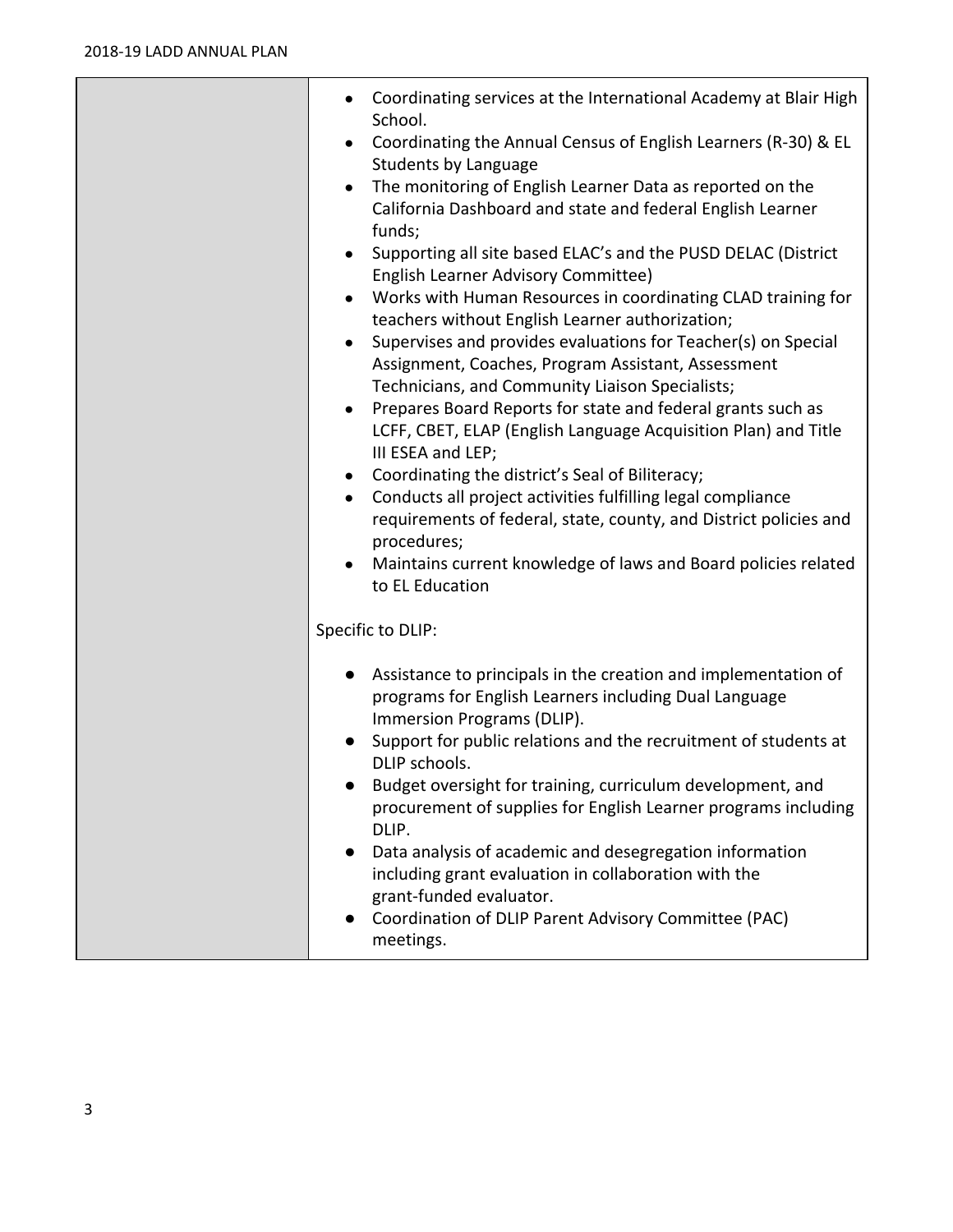# **2018-19 DEPARTMENT GOALS & ACTIONS for ENGLISH LEARNERS**

| 1. Department Goals (Outcomes) 2018-19                                                                                                                                                                                                                                                                                                                         | <b>Metrics</b>                                                                                                                                                                                                                                            | <b>Targets</b>                                                                                                                                                                                                     |
|----------------------------------------------------------------------------------------------------------------------------------------------------------------------------------------------------------------------------------------------------------------------------------------------------------------------------------------------------------------|-----------------------------------------------------------------------------------------------------------------------------------------------------------------------------------------------------------------------------------------------------------|--------------------------------------------------------------------------------------------------------------------------------------------------------------------------------------------------------------------|
| What outcomes do you want to see? For who?                                                                                                                                                                                                                                                                                                                     | How will you measure                                                                                                                                                                                                                                      | Include baseline level,                                                                                                                                                                                            |
| Are they aligned to Strategic, LCAP, other plans?                                                                                                                                                                                                                                                                                                              | impact?                                                                                                                                                                                                                                                   | <i>if available</i>                                                                                                                                                                                                |
| Increase reclassification of students with focus on<br>2 particular groups<br>EL students at focus schools<br>$\Omega$<br>LTEL students in secondary schools<br>0<br>Improve overall EL progress with focus on specific<br>areas<br>Closing achievement gaps in CAASPP<br>0<br>Closing gap in graduation rate<br>o<br>3rd - 5th graders (potential LTELs)<br>O | Reclassification<br>$\bullet$<br>rates with school<br>and year<br>breakdowns<br>DataQuest; EADMS<br>CA Dashboard<br>$\bullet$<br><b>CAASPP Data for EL</b><br>$\bullet$<br>students<br>Graduation rates by<br>$\bullet$<br>subgroups<br>Local assessments | Data would vary per<br>school site and number<br>of students in the<br>school. Schools would<br>have an individual goal<br>to work on with their<br>Instructional Coach,<br>and school and LADD<br>administration. |

| 2. Department Actions for 2018-19<br>What will we do to achieve our goals and meet<br>our targets? |                                                                                                                                                          | Will this take additional<br>resources to do in 18-19?<br>Yes/No                                                                                             | <b>LCAP Goal, Action &amp;</b><br><b>Metric Alignment</b>                            |
|----------------------------------------------------------------------------------------------------|----------------------------------------------------------------------------------------------------------------------------------------------------------|--------------------------------------------------------------------------------------------------------------------------------------------------------------|--------------------------------------------------------------------------------------|
| O                                                                                                  | Continue to develop and present professional<br>development for schools with focus on<br>capacity building and data analysis to target<br>student needs. | Yes. Additional<br>resources will be<br>needed for<br>Instructional Coach and<br>LADD staff to<br>implement along with<br>resources for teacher<br>training. | See below for detail<br>for Goal 1.2, Actions &<br>Services, Outcomes<br>and Targets |
| 0                                                                                                  | Centralization of Instructional Coach support<br>in order to have a more unified message and<br>goals for district EL achievement.                       |                                                                                                                                                              |                                                                                      |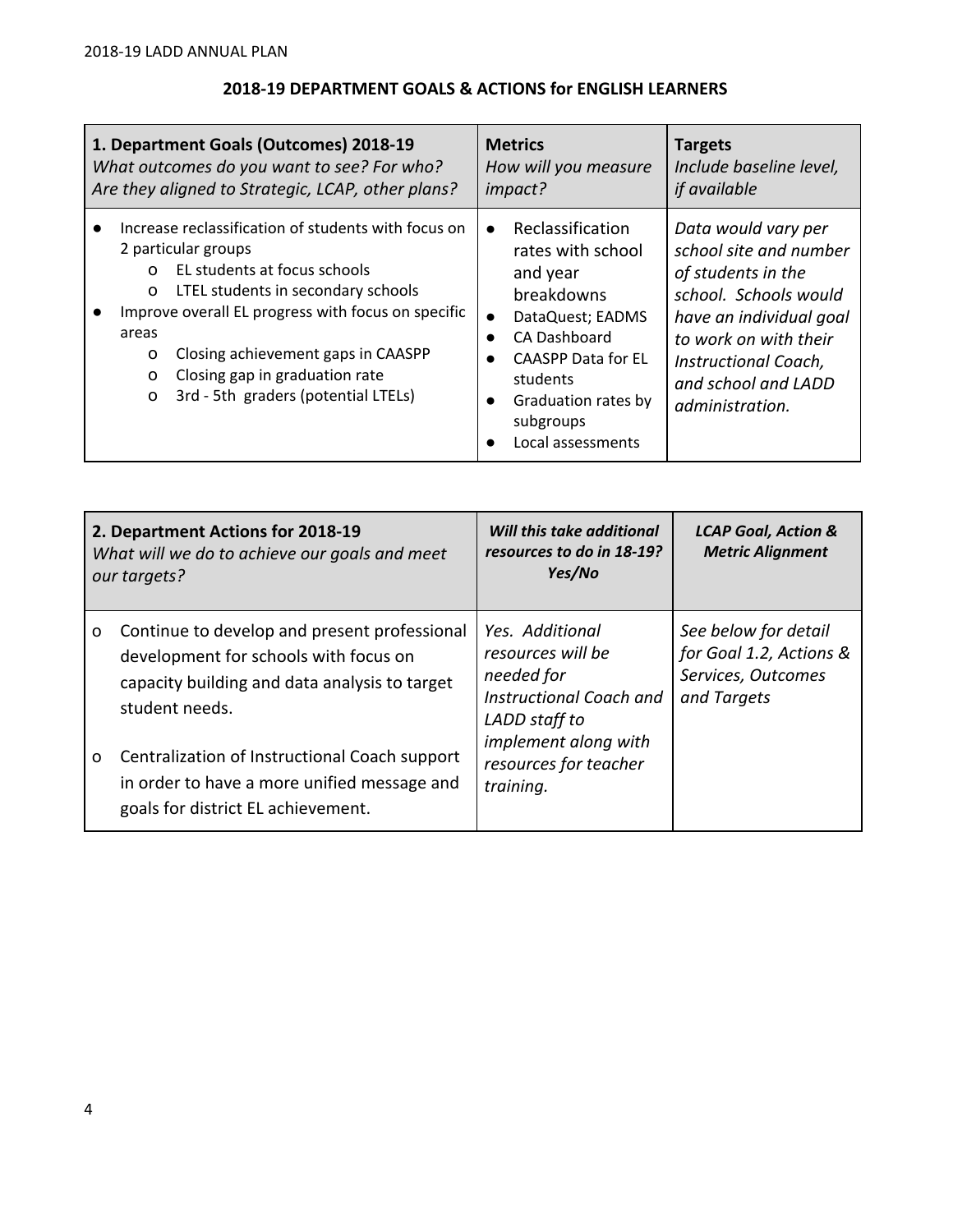## **DEPARTMENT GOALS & ACTIONS FOR DLIP**

| 1. Department Goals (Outcomes) 2018-19-for<br><b>DLIP</b><br>What outcomes do you want to see? For who?<br>Are they aligned to LCAP, other plans? | Metrics (C)<br>How will you measure<br>impact?                                                                                   | Targets (D)<br>Include baseline<br>level, if available |
|---------------------------------------------------------------------------------------------------------------------------------------------------|----------------------------------------------------------------------------------------------------------------------------------|--------------------------------------------------------|
| By Norm Day of 2019, at least 33% of entering<br>kindergarteners at each DLIP school will be<br>dominant in the program's target language.        | The percentage of<br>entering kindergarteners<br>who are dominant in the<br>DLIP program's target<br>language                    | Baseline not<br>available                              |
| Increase the reclassification of English Learners<br>enrolled in DLIP programs.                                                                   | The percentage of<br>previously identified ELs<br>(specific to DLIP schools)<br>who reclassified as Fluent<br>English Proficient | Determine baseline<br>based on prior years'<br>data.   |

| 2. Department Actions for 2018-19 - DLIP<br>What will we do in 18-19 to achieve our goals and meet our<br>targets?                                                                                         | Will this take additional resources to<br>do in 18-19?<br>Yes/No                                                                                      |
|------------------------------------------------------------------------------------------------------------------------------------------------------------------------------------------------------------|-------------------------------------------------------------------------------------------------------------------------------------------------------|
| Educate families and staff members on the benefits of dual<br>language immersion programs for all students. Target<br>outreach to families of English Learners.                                            | Yes, minimal funds for print<br>materials                                                                                                             |
| Support CIPD in training of new DLIP teachers in guiding<br>principles and best practices and in the development and<br>documentation of DLIP curriculum.                                                  | Yes, supplemental hourly pay for<br>trainers and attendees; funds for<br><b>DLIP TOSAS</b>                                                            |
| Revise EL Master Plan and DLIP for relevant updates and<br>alignment. Where appropriate, engage teachers, coaches,<br>administrators and parents in providing input and or<br>reviewing suggested changes. | Yes, minimal funds for<br>refreshments and childcare for<br>parent meetings, possible<br>additional training for<br>administrators in new legislation |
| Provide equitable resources across programs including<br>additional resources where needed to support of new and<br>growing programs.                                                                      | Yes, funds for instructional<br>materials, textbooks                                                                                                  |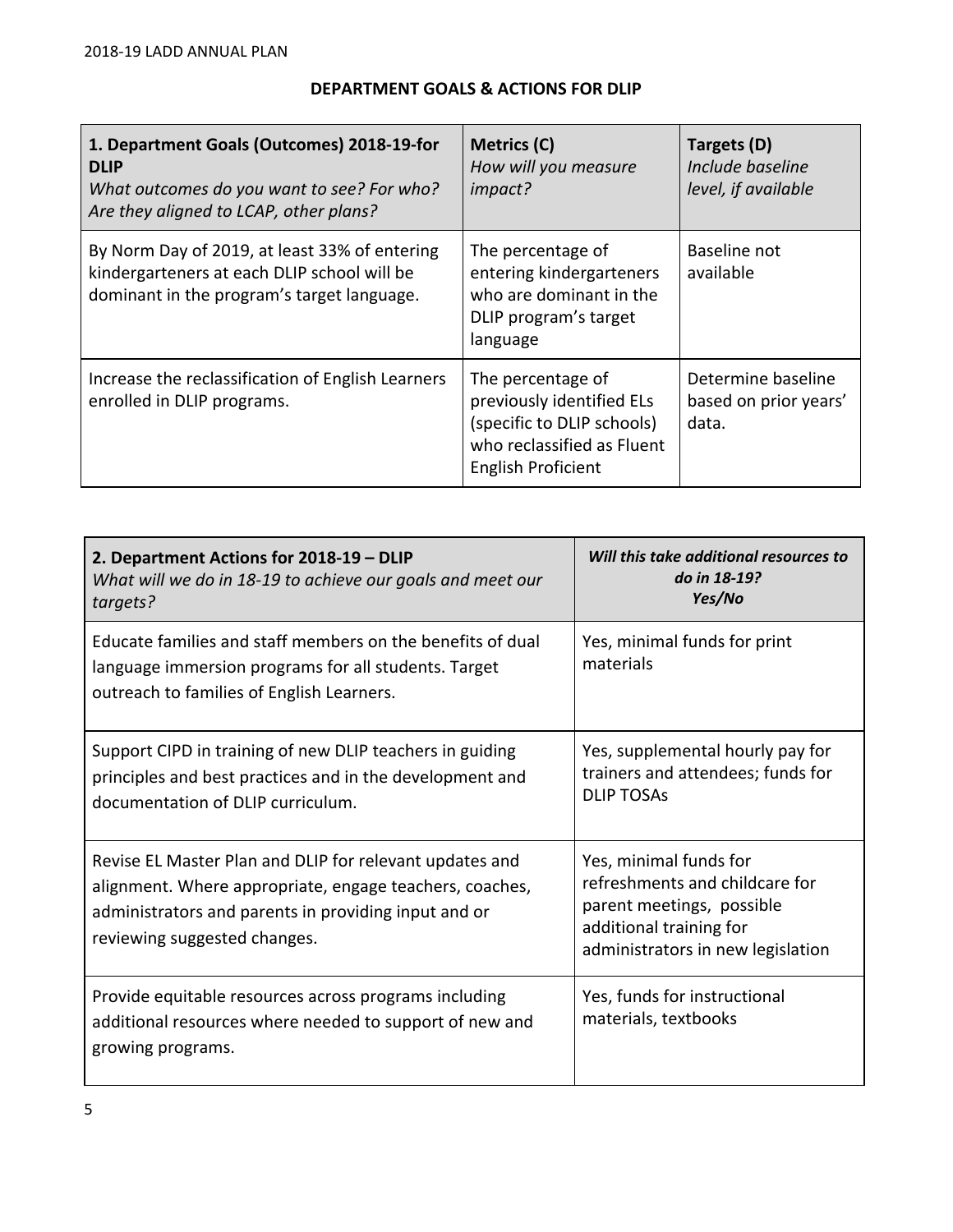### **ALIGNMENT TO LCAP GOALS, ACTIONS, OUTCOMES & TARGETS 2018-20**

**Goal 1:** Students will demonstrate grade level knowledge in all core subjects and graduate in 4 years exemplifying our PUSD graduate profile. All students, English Learners (ELs), Foster Youth, eligible for Free/Reduced Meal Program, and others who have been less academically successful in the past, will have access to a robust course selection and will show academic achievement.

**Action 1.2** Provide targeted instructional services designed and delivered to support language development and access for English learners to all core content areas, increasing proficiency levels annually and reclassifying through:

### **2018-19 ACTIONS & SERVICES**

With (Budget Location and estimated number of FTE funded by LCFF Supplemental & Concentration funds and/or Title I, II, and/or III)

| #      | <b>LCAP Action/Service Description</b>                                                                                                                                                                                                                                                      | <b>LCAP Outcomes &amp; Targets</b>                                                                                                                                                                                                                                                         |  |
|--------|---------------------------------------------------------------------------------------------------------------------------------------------------------------------------------------------------------------------------------------------------------------------------------------------|--------------------------------------------------------------------------------------------------------------------------------------------------------------------------------------------------------------------------------------------------------------------------------------------|--|
| 1.2.a. | Language Acquisition and Development<br>Department (LADD) guidance, professional<br>development and assessment services (LADD<br>580). 4 FTE for International Academy (Located in<br>Blair HS for English Learners new to the country).<br>2 FTE Bilingual Aides for International Academy | For Districtwide EL Services:<br>State priority 2, Indicator 1.12 English<br>Proficiency Progress Rate (% of EL<br>progressing toward proficiency)<br>Districtwide baseline 2016-17: 75.1%<br>2017 & 2018 Target: >75%<br>State Priority 1, Indicator 1.13<br><b>Reclassification Rate</b> |  |
| 1.2.b  | 1 Director, 1 Coordinator, 1 FTE Assessment Tech,<br>1 FTE Administrative Assistant, and 1 FTE TOSA II,<br>1 FTE Data and Assessment Support (LADD)                                                                                                                                         |                                                                                                                                                                                                                                                                                            |  |
| 1.2.c. | Initial ELPAC testing project (580)                                                                                                                                                                                                                                                         | Districtwide baseline 2017-18: 25.6%<br>2018-19 Target: >25%                                                                                                                                                                                                                               |  |
| 1.2.d. | Summer school targeted support for long-term<br>English learners (LTELs) to earn credits and be<br>able to graduate (580)                                                                                                                                                                   | Local Indicator 1.14: % of Long Term<br>English Learners (LTELs)<br>Districtwide baseline 2016-17: 7.3%                                                                                                                                                                                    |  |
| 1.2.e. | Professional Development to provide targeted<br>support and services to increase proficiency of<br>non-English speaking students new to country<br>(LADD 580)                                                                                                                               | 2017 & 2018 Target: (is this still indicator?)<br>See also all Goal 1 expected outcomes for<br>proficiency levels of English learners                                                                                                                                                      |  |
| 1.2.f. | Professional development for general education<br>and Special Education administrators, teachers,<br>behavior aides, behavior interventionists, and<br>clerical staff to support the needs of students<br>who are English Learners and/or foster youth and                                  | Not applicable, but see also district-wide<br>student group data                                                                                                                                                                                                                           |  |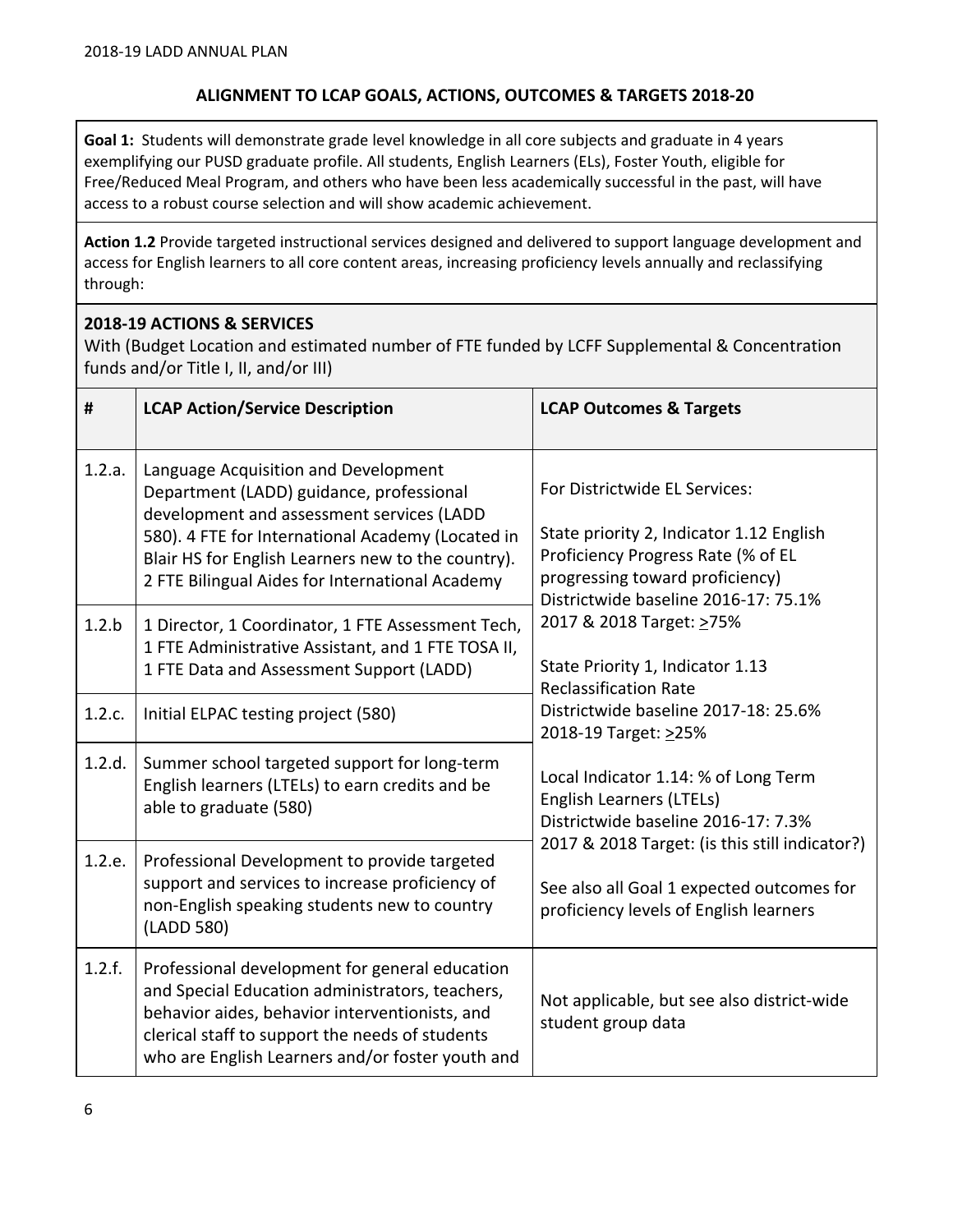|           | identified for Special Education services (Sp. Ed<br>675)                                                                                                                                                                                                                                                                         |                                          |
|-----------|-----------------------------------------------------------------------------------------------------------------------------------------------------------------------------------------------------------------------------------------------------------------------------------------------------------------------------------|------------------------------------------|
| 1.2.g.    | Spanish Dual Language Immersion Program (DLIP)<br>coaching and professional development to<br>improve learning outcomes for English learners<br>through Dual Language Immersion strategies (by<br>site). 0.5 FTE Teachers on Special Assignment<br>(TOSA) per Spanish DLIP school. Total 3.5 FTE DLIP<br><b>TOSA positions</b>    | See individual school outcomes & targets |
| 1.2.h     | Mandarin Dual Language Immersion Program<br>(DLIP) coaching and professional development to<br>improve learning outcomes for English learners<br>through Dual Language Immersion strategies (by<br>site). 0.5 FTE Mandarin DLIP TOSA at Field school.<br>0.5 FTE Mandarin DLIP TOSA at Sierra Madre<br>Middle school, total 1 FTE | See individual school outcomes & targets |
| 1.2.i     | French Dual Language Immersion Program (DLIP)<br>coaching and professional development to<br>improve learning outcomes for English learners<br>through Dual Language Immersion strategies (by<br>site). 0. 4 FTE French DLIP TOSA at Altadena                                                                                     | See individual school outcomes & targets |
| $1.2.$ j. | Interventions targeted to school site to support<br>proficiency levels of EL and LTEL students and<br>reclassification rates as applicable (see 1.6 and<br>1.7)                                                                                                                                                                   | See individual school outcomes & targets |
| 4.3       | Provide timely, high quality interpretation and<br>translation services for our families (currently<br>112)                                                                                                                                                                                                                       | Metrics not yet determined               |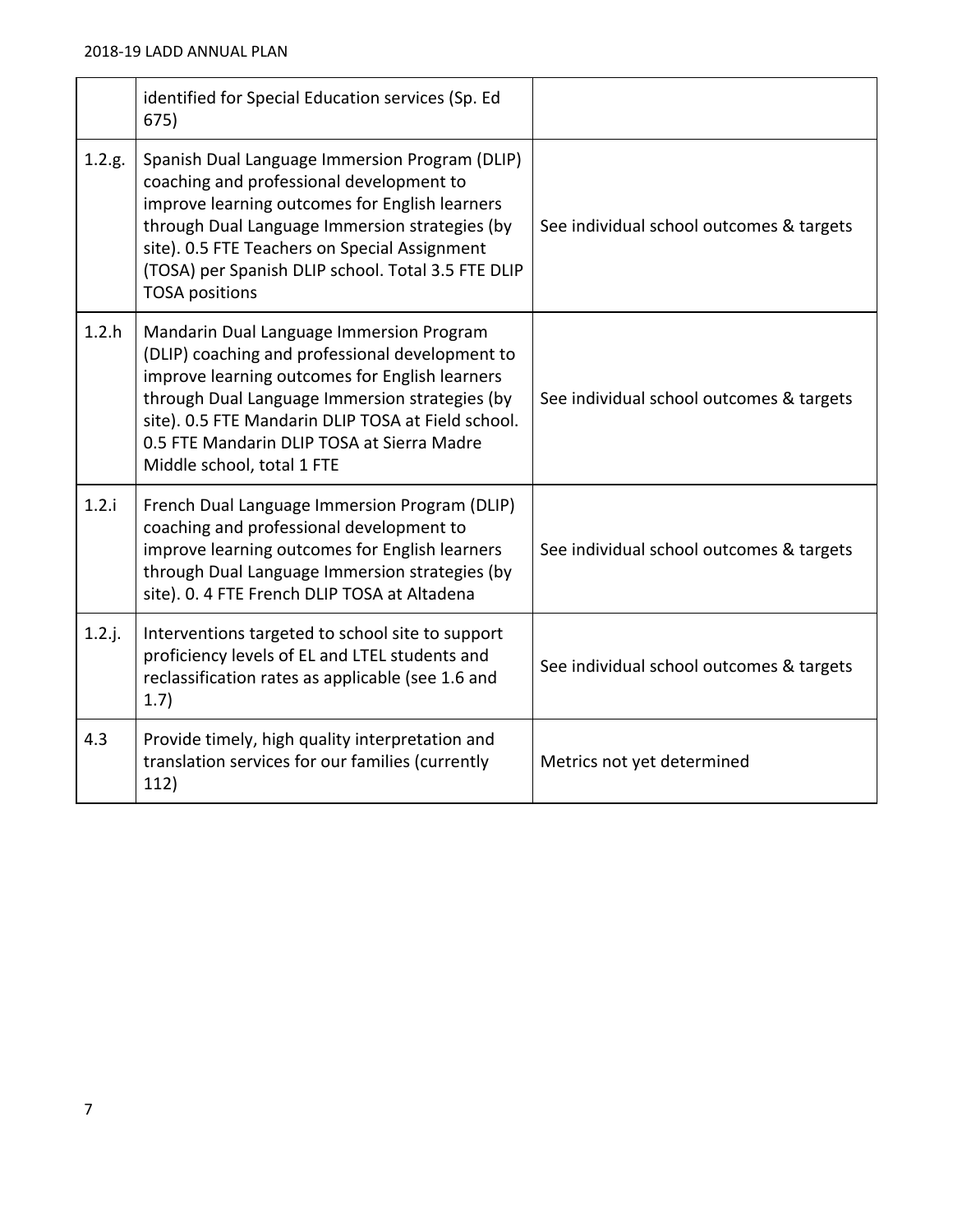**PUSD LADD Organization Chart for 2018-19**

# **Language Assessment and Development Department (LADD)**

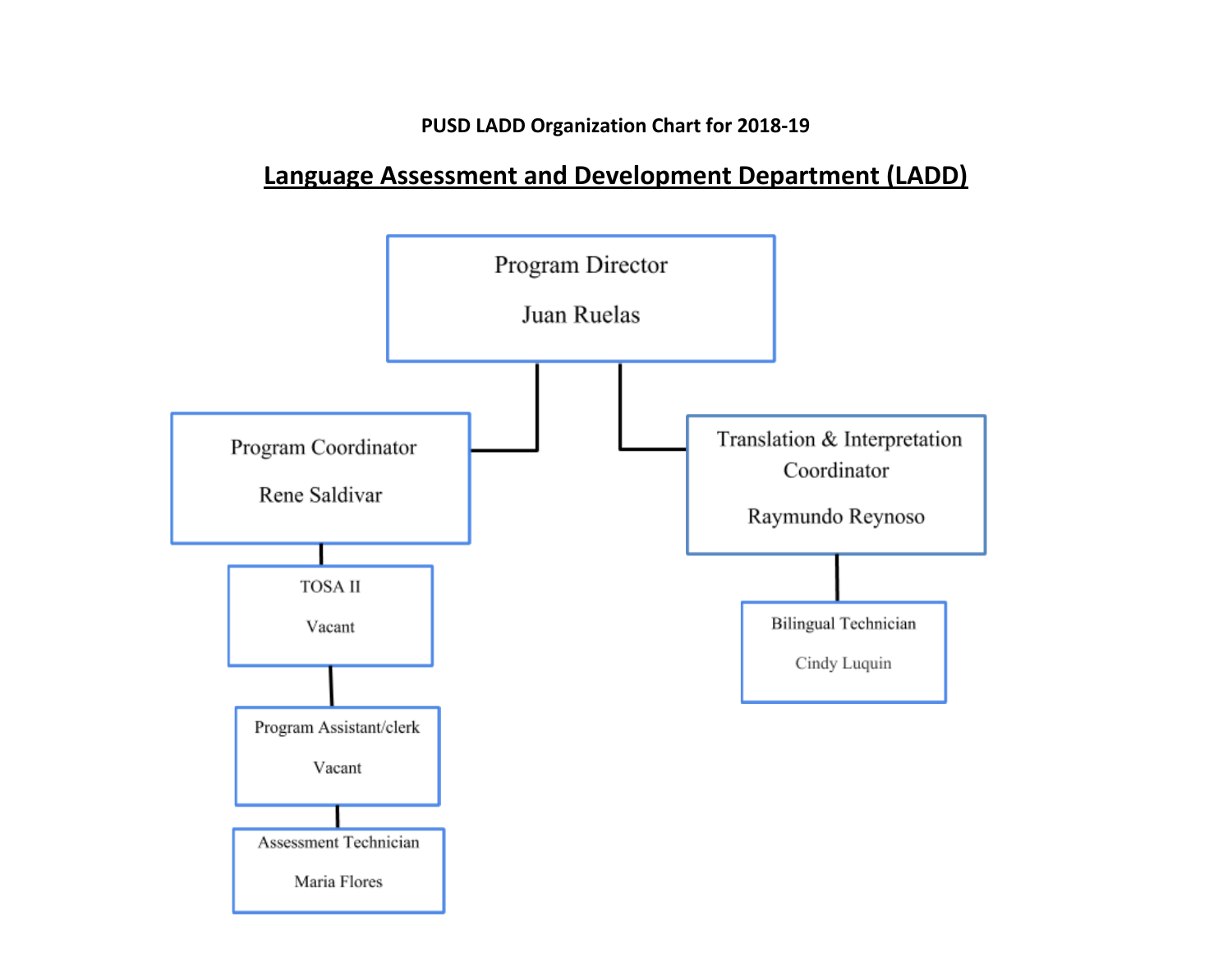#### LADD 2018-19 ADOPTED BUDGET

|                                          |                      | a                       | b                       | $b - a$               |
|------------------------------------------|----------------------|-------------------------|-------------------------|-----------------------|
| <b>Function Display</b>                  | 16-17 Actuals        | 17-18 Unaudited Actuals | 2018_19 Adopted         | Increase/(Decrease)   |
| 10000 - Instruction                      | 291,315.17           | 437,051.42              | 549,350.00              | 112,298.58            |
| 07091.0 - LCAP                           | 210,897.46           | 241,654.55              | 326,987.00              | 85,332.45             |
| <b>Certificated Salaries</b>             | 125,221.79           | 136,154.40              | 133,645.00              | (2,509.40)            |
| <b>Classified Salaries</b>               | 2,244.20             | 2,855.06                | 3,794.00                | 938.94                |
| <b>Employee Benefits</b>                 | 44,613.56            | 58,389.12               | 55,548.00               | (2,841.12)            |
| <b>Materials and Supplies</b>            | 31,772.37            | 16,715.97               | 72,000.00               | 55,284.03             |
| <b>Contracted Services</b>               | 7,045.54             | 27,540.00               | 62,000.00               | 34,460.00             |
| 42010.0 - Title III, ESEA Immigration Ed | 40,624.64            | 12,421.57               | 50,000.00               | 37,578.43             |
| <b>Certificated Salaries</b>             | 5,109.31             | 2,068.05                | 0.00                    | (2,068.05)            |
| <b>Classified Salaries</b>               | 0.00                 | 0.00                    | 0.00                    | 0.00                  |
| <b>Employee Benefits</b>                 | 1,025.92             | 453.52                  | 0.00                    | (453.52)              |
| <b>Materials and Supplies</b>            | 13,042.01            | 0.00                    | 35,000.00               | 35,000.00             |
| <b>Contracted Services</b>               | 21,447.40            | 9,900.00                | 15,000.00               | 5,100.00              |
| 42030.0 - Title III-Limited English Prof | 39,793.07            | 182,975.30              | 172,363.00              |                       |
| <b>Certificated Salaries</b>             | 11,034.70            | 117,647.92              | 46,668.00               | (10,612.30)           |
| <b>Classified Salaries</b>               | 0.00                 | 0.00                    | 40,613.00               | (70, 979.92)          |
| <b>Employee Benefits</b>                 | 2,216.87             | 53,814.01               | 56,632.00               | 40,613.00             |
| <b>Materials and Supplies</b>            | 26,361.50            | 4,213.37                | 3,450.00                | 2,817.99              |
| <b>Contracted Services</b>               | 180.00               | 7,300.00                | 25,000.00               | (763.37)<br>17,700.00 |
| 21100 - Instructional Supervision        | 81,979.66            |                         |                         |                       |
| 07091.0 - LCAP                           | 0.00                 | 0.00                    | 30,000.00               | 30,000.00             |
| <b>Certificated Salaries</b>             | 0.00                 | 0.00                    | 0.00                    | 0.00                  |
| <b>Employee Benefits</b>                 | 0.00                 | 0.00                    | 0.00                    | 0.00                  |
|                                          |                      | 0.00                    | 0.00                    | 0.00                  |
| 42030.0 - Title III-Limited English Prof | 81,979.66            | 0.00                    | 30,000.00               | 30,000.00             |
| <b>Certificated Salaries</b>             | 61,798.87            | 0.00                    | 0.00                    | 0.00                  |
| <b>Classified Salaries</b>               | 0.00                 | 0.00                    | 0.00                    | 0.00                  |
| <b>Employee Benefits</b>                 | 20,180.79            | 0.00                    | 0.00                    | 0.00                  |
| <b>Materials and Supplies</b>            | 0.00                 | 0.00                    | 30,000.00               | 30,000.00             |
| 21500 - Inst Supervision & Administn     | 623,565.66           | 414,825.31              | 491,044.00              |                       |
| 07091.0 - LCAP                           | 623,050.86           | 414,825.31              | 487,594.00              | 76,218.69             |
| <b>Certificated Salaries</b>             | 354,876.00           | 232,632.00              | 237,780.00              | 72,768.69             |
| <b>Classified Salaries</b>               | 101,396.44           | 55,156.84               | 91,944.00               | 5,148.00              |
| <b>Employee Benefits</b>                 | 153,129.08           | 116,147.50              | 147,958.00              | 36,787.16             |
| <b>Materials and Supplies</b>            | 0.00                 | 0.00                    | 0.00                    | 31,810.50             |
| <b>Contracted Services</b>               | 13,649.34            | 10,888.97               | 9,912.00                | 0.00<br>(976.97)      |
| 42030.0 - Title III-Limited English Prof | 514.80               | 0.00                    |                         |                       |
| <b>Certificated Salaries</b>             | 0.00                 | 0.00                    | 3,450.00                | 3,450.00              |
| <b>Classified Salaries</b>               | 0.00                 | 0.00                    | 0.00                    | 0.00                  |
| <b>Employee Benefits</b>                 | 0.00                 | 0.00                    | 0.00                    | 0.00                  |
| <b>Contracted Services</b>               | 514.80               | 0.00                    | 0.00<br>3,450.00        | 0.00<br>3,450.00      |
| 24901 - Translation Unit                 | 0.00                 |                         |                         |                       |
| 07091.0 - LCAP                           | 0.00                 | 0.00                    | 260,853.00              | 260,853.00            |
| <b>Classified Salaries</b>               | 0.00                 | 0.00                    | 260,853.00              | 260,853.00            |
| <b>Employee Benefits</b>                 | 0.00                 | 0.00                    | 179,026.00              | 179,026.00            |
| <b>Contracted Services</b>               | 0.00                 | 0.00<br>0.00            | 86,812.00<br>(4,985.00) | 86,812.00             |
| 24950 - Parent Participation             |                      |                         |                         | (4,985.00)            |
| 07091.0 - LCAP                           | 81,807.71            | 9,161.06                | 13,601.00               | 4,439.94              |
| <b>Classified Salaries</b>               | 81,807.71            | 7,659.48                | 13,601.00               | 5,941.52              |
| <b>Employee Benefits</b>                 | 43,336.50            | 2,513.40                | 6,527.00                | 4,013.60              |
| <b>Materials and Supplies</b>            | 30,834.15            | 377.33                  | 2,074.00                | 1,696.67              |
| <b>Contracted Services</b>               | 1,691.81<br>5,945.25 | 1,480.32                | 2,500.00                | 1,019.68              |
|                                          |                      | 3,288.43                | 2,500.00                | (788.43)              |
| 42030.0 - Title III-Limited English Prof | 0.00                 | 1,501.58                |                         |                       |
| <b>Classified Salaries</b>               | 0.00                 | 1,358.64                | 0.00                    | (1,501.58)            |
| <b>Employee Benefits</b>                 | 0.00                 | 142.94                  | 0.00<br>0.00            | (1,358.64)            |
| Materials and Supplies                   | 0.00                 | 0.00                    | 0.00                    | (142.94)              |
| <b>Contracted Services</b>               | 0.00                 | 0.00                    | 0.00                    | 0.00                  |
|                                          |                      |                         |                         | 0.00                  |